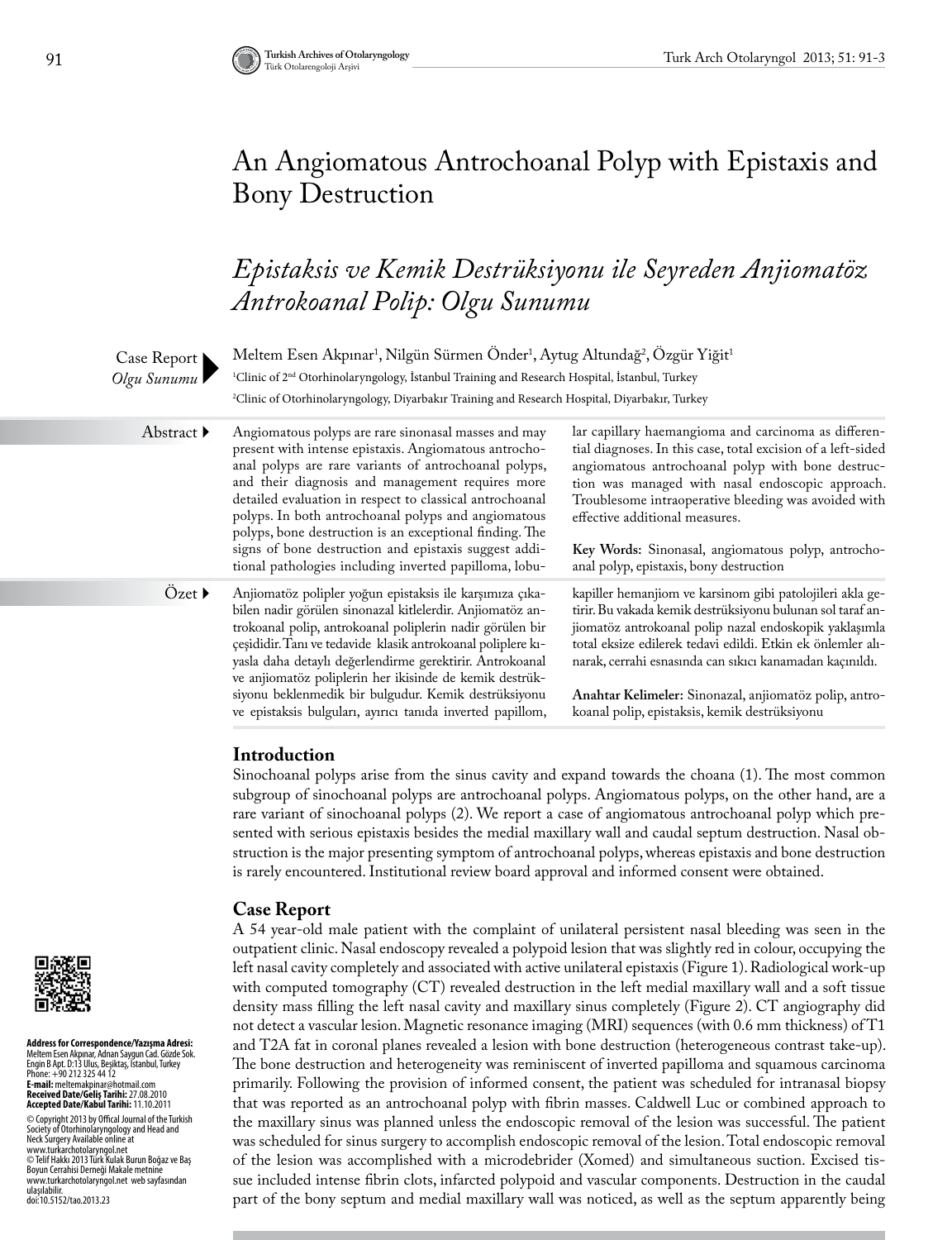

Figure 1. Preoperative endoscopic view of the angiomatous antrochoanal polyp



Figure 2. Coronal CT revealing the left-sided mass with medial maxillary wall and caudal septal destruction

pushed to the opposite side. Intense intraoperative bleeding due to the highly vascular nature of the lesion was controlled with hypotensive anaesthesia and local adrenaline infiltration. Blood loss was replaced via the transfusion of two units of fresh whole blood intraoperatively. Fibrin sealant (Tisseel Lyo 4mL, Baxter AG, Vienna, Austria) and surgicel was applied to the left nasal cavity and maxillary sinus at the end of the operation, as well as the intranasal tampon. The patient was discharged on the following day. Epistaxis did not occur following removal of the nasal tampon on the 5<sup>th</sup> postoperative day and nasal obstruction was relieved gradually. Histopathology was reported as an angiomatous antrochoanal polyp. Microscopically, fibrin clots, osteoid tissue degeneration and lymphoplasmacytes embedded



Figure 3. Fibrin clots, dense fibrovascular oedematous stroma with lymphoplasmacytic cellular infiltration and dilated thick walled vascular structure



Figure 4. Bone destruction

in fibrovascular stroma covered with pseudostratified columnar epithelium were observed (Figure 3, 4).

On the 3rd postoperative month, nasal endoscopy revealed patent nasal airway and maxillary sinus cavity with normal mucosal layer and no recurrence.

### **Discussion**

In surgical excision of antrochoanal polyps, the endoscopic approach proved to be more feasible and effective with lower recurrence rates (3). In this case, although the gross and endoscopic appearance of the lesion was suggestive of an antrochoanal polyp, pronounced epistaxis and presence of caudal septum and maxillary sinus wall destructions were not consistent with this diagnosis. A clinical suspicion of a highly vascular lesion such as haemangioma associated with prominent epistaxis was not supported by radiological findings. The magnetic resonance imaging (MRI) and computed tomography (CT) reports were much more supportive for inverted papilloma and squamous carcinoma due to the heterogeneous nature and bony destruc